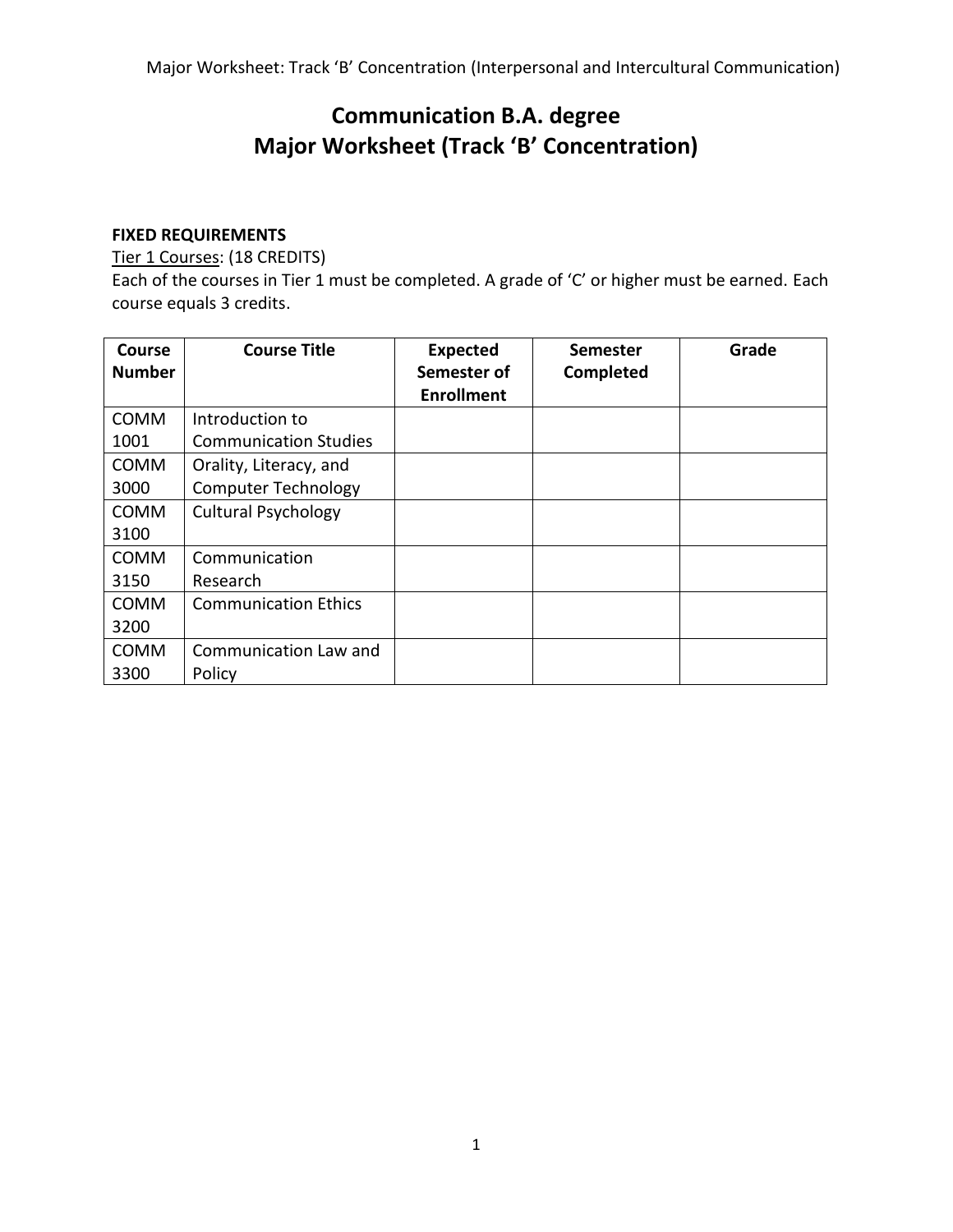Major Worksheet: Track 'B' Concentration (Interpersonal and Intercultural Communication)

### **FLEXIBLE REQUIRENMENTS**

Tier 2 Courses | Track B: Interpersonal and Intercultural Communication (12 CREDITS) Students must choose four courses, at least one from each of the following areas. Plus an additional course from either of the following areas (each course equals 3 credits):

- Culture
- Society
- Small Groups

#### **▪CULTURE courses to choose from are:**

| <b>Course Number</b>                                                                                     | .<br><b>Title</b>                                                      |                                                                                                                      |             |  |  |
|----------------------------------------------------------------------------------------------------------|------------------------------------------------------------------------|----------------------------------------------------------------------------------------------------------------------|-------------|--|--|
| AFST 3230                                                                                                | African American Folklore                                              |                                                                                                                      |             |  |  |
| <b>AMST 3406</b>                                                                                         | American Popular Culture                                               |                                                                                                                      |             |  |  |
| <b>ANTH 3395</b>                                                                                         | Anthropological Perspectives on Intercultural Communication            |                                                                                                                      |             |  |  |
| AMST 3402                                                                                                | American Folklore                                                      |                                                                                                                      |             |  |  |
| <b>FILM 2117</b>                                                                                         | Cultural Perspectives on Film                                          |                                                                                                                      |             |  |  |
| <b>FILM 2131</b>                                                                                         | Global Cinema                                                          |                                                                                                                      |             |  |  |
| <b>PRLS 3105</b>                                                                                         | <b>Puerto Rican Cultural Patterns</b>                                  |                                                                                                                      |             |  |  |
|                                                                                                          |                                                                        | Write your chosen course here: ________________________________Semester completed: _________________Grade: _________ |             |  |  |
|                                                                                                          | <b>*SOCIETY</b> courses to choose from are:                            |                                                                                                                      |             |  |  |
| <b>Course Number</b>                                                                                     | <b>Title</b>                                                           |                                                                                                                      |             |  |  |
|                                                                                                          | POLS 3106 Political Opinion and Behavior                               |                                                                                                                      |             |  |  |
|                                                                                                          | POLS 3160 Politics and the Media                                       |                                                                                                                      |             |  |  |
|                                                                                                          | SOCY 2602 Social Class                                                 |                                                                                                                      |             |  |  |
|                                                                                                          | SOCY 2604 Social Change                                                |                                                                                                                      |             |  |  |
|                                                                                                          |                                                                        | Write your chosen course here: _________________________Semester completed: _______________Grade: _______            |             |  |  |
|                                                                                                          | <b>.SMALL GROUPS courses to choose from are:</b>                       |                                                                                                                      |             |  |  |
| <b>Course Number</b>                                                                                     | <b>Title</b>                                                           |                                                                                                                      |             |  |  |
| <b>PSYC 3140</b>                                                                                         | <b>Small Groups</b>                                                    |                                                                                                                      |             |  |  |
| <b>SPEC 1608</b>                                                                                         | Fundamentals of Interpersonal Communication                            |                                                                                                                      |             |  |  |
| <b>SPEC 1619</b>                                                                                         | Intercultural Communication: Speech Communication Perspectives         |                                                                                                                      |             |  |  |
| <b>SPEC 1618</b>                                                                                         | <b>Group Discussion of Social Problems</b>                             |                                                                                                                      |             |  |  |
| Write your chosen course here: ________________________Semester completed: _______________Grade: _______ |                                                                        |                                                                                                                      |             |  |  |
|                                                                                                          | . Any Additional Course from either CULTURE, SOCIETY, or SMALL GROUPS: |                                                                                                                      |             |  |  |
|                                                                                                          |                                                                        |                                                                                                                      | Grade: ____ |  |  |